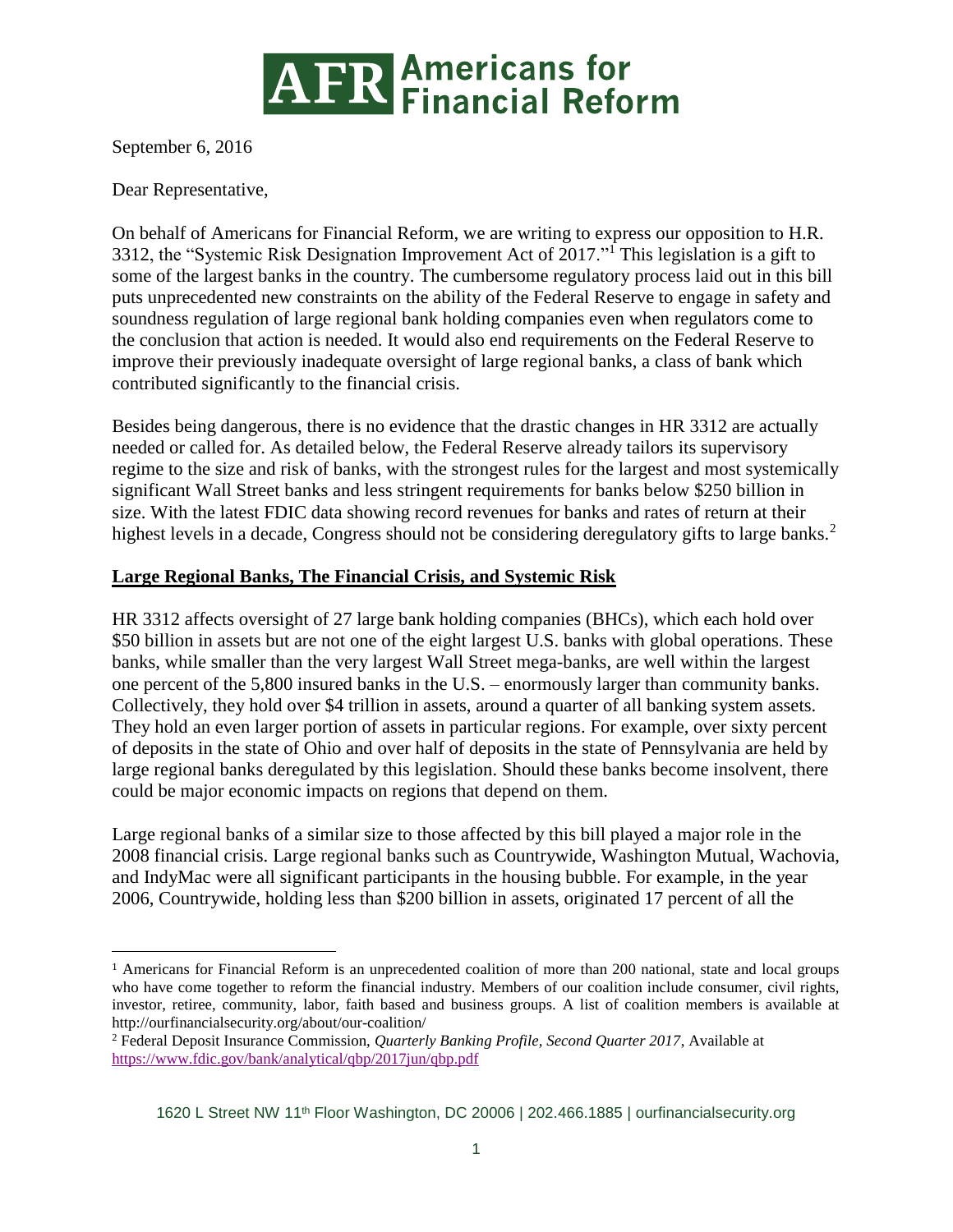mortgage lending in the U.S.<sup>3</sup> All of these large regional banks failed during the  $2007$ - $2008$ period. The need to manage these multiple bank failures involving over \$1 trillion in total assets placed an unprecedented burden on the financial system. Many large regional banks that did not fail took substantial Federal assistance. Large BHCs with more than \$50 billion in assets received twice as much TARP capital assistance per dollar of assets as smaller banks did.<sup>4</sup>

In all of these cases, the Federal Reserve and other key banking regulators missed signs of instability at these banks and failed to act until it was too late. Congress responded to the failure of regulatory oversight for these large banks by demanding that regulators do a better job at controlling the risks of large bank holding companies. H.R. 3312 would reverse that change, and eliminate the requirement that the Federal Reserve engage in improved oversight of these large BHCs. But this is not all. The bill would also limit Federal Reserve authority over these large banks in a manner that is unprecedented since the passage of the Bank Holding Company Act in 1956. The changes in this legislation go far beyond the narrow or limited technical changes that some regulators have suggested regarding the application of Title I of Dodd-Frank.

## **H.R. 3312 and the Regulation of Large Regional Bank Holding Companies**

In Title I of the Dodd-Frank Act Congress responded to the financial crisis experience by demanding improved oversight of the nation's largest banks. Title I requires the Federal Reserve, as the primary regulator of bank holding companies, to apply enhanced safety and soundness standards to all BHCs over \$50 billion, including increased levels of loss-absorbing capital, stress testing, and credit exposure limits.<sup>5</sup> Dodd-Frank requires a tailored and graduated system of risk controls which ensures that all banks over \$50 billion are more strictly regulated than community banks, but that regional banks are not regulated as stringently as the very largest Wall Street banks that are systemically critical to the national and global economy.

The Dodd-Frank Act specifically instructs the Federal Reserve to tailor the application of prudential standards to the size of the institutions involved and their activities. The Federal Reserve has followed this directive and has scaled its prudential requirements to bank size and complexity. For example, additional leverage capital requirements apply only to banks over \$250 billion, and the toughest capital and risk management rules apply only to eight of the largest and most complex U.S. banks designated as Global Systemically Important Banks (G-SIBs). Likewise, the full rules for liquidity risk management apply only to banks with over \$250 billion in assets, and in a recently finalized rule the Federal Reserve relaxed quantitative stress test requirements for banks under \$250 billion.<sup>6</sup>

 $\overline{\phantom{a}}$ 

1620 L Street NW 11th Floor Washington, DC 20006 | 202.466.1885 | [ourfinancialsecurity.org](file:///C:/Users/EKilroy/Downloads/ourfinancialsecurity.org)

<sup>3</sup> Freeman, Willoe and Wells, Peter Alfred and Wyatt, Anne, ["Insights from the Failure of the Countrywide](http://papers.ssrn.com/sol3/papers.cfm?abstract_id=2275772)  [Financial Corporation,](http://papers.ssrn.com/sol3/papers.cfm?abstract_id=2275772)" March 14, 2013.

<sup>4</sup> See data on p. 91 in Government Accountability Office, ["Government Support for Bank Holding Companies:](http://www.gao.gov/assets/660/659004.pdf)  [Statutory Changes To Limit Future Support Are Not Yet Fully Implemented"](http://www.gao.gov/assets/660/659004.pdf), GAO-14-18, November 2013. <sup>5</sup> Title I also mandates the Federal Deposit Insurance Corporation (FDIC) and the Federal Reserve to require some

form of resolution planning for large regional banks in case of bank failure.

<sup>6</sup> Federal Reserve Board, ["Amendments to the Capital Plan and Stress Test Rules"](https://www.gpo.gov/fdsys/pkg/FR-2017-02-03/pdf/2017-02257.pdf), Federal Register, Volume 82, Number 22, February 3, 2017.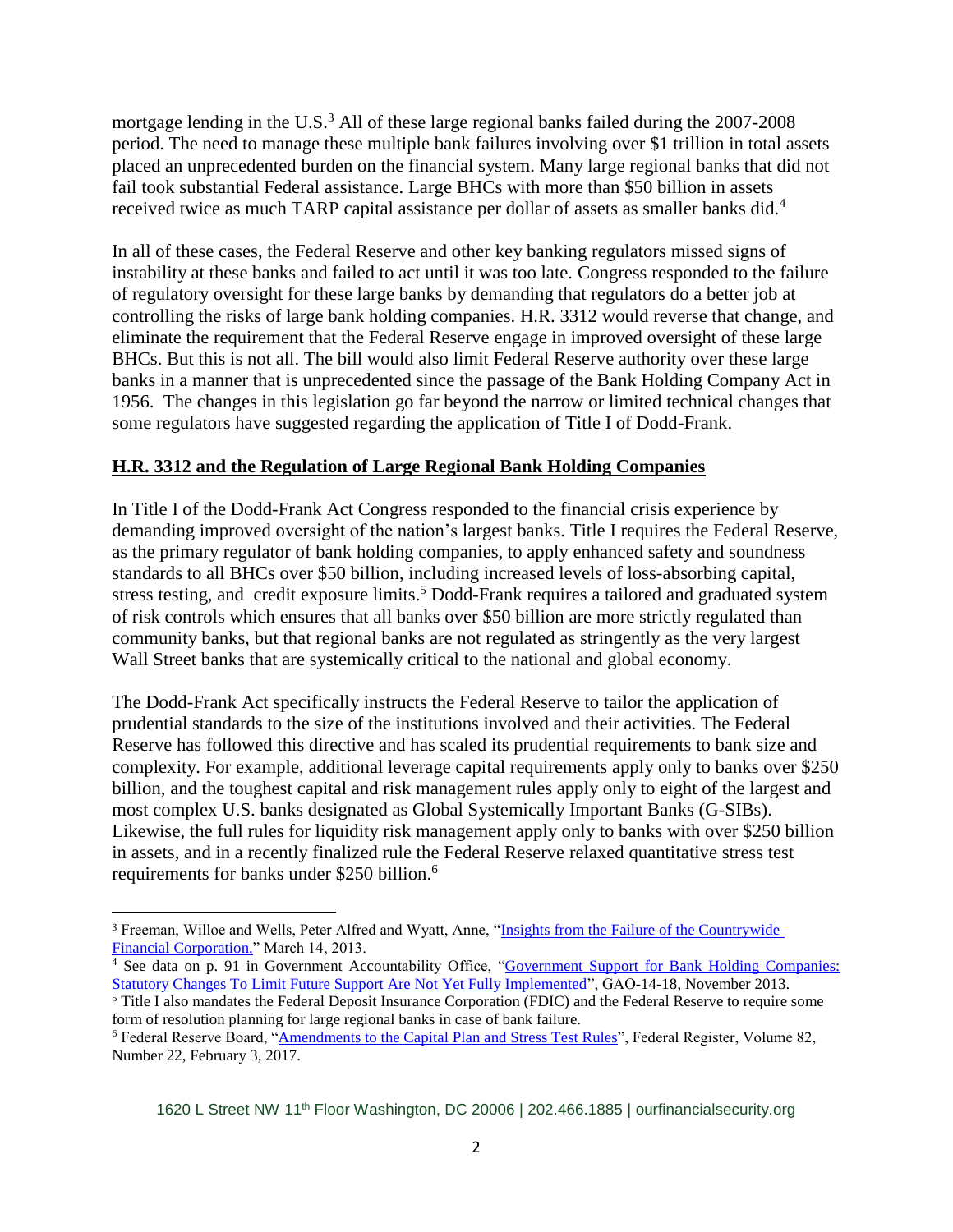H.R. 3312 would eliminate the Congressional mandate to strengthen rules for large regional banks. It would also drastically weaken Federal Reserve oversight authority by effectively eliminating the Federal Reserve's discretionary authority over large banks in cases where such banks had not been determined to be individually critical to the entire U.S. financial system.

The legislation mandates that enhanced prudential oversight would apply to only the eight largest banks in the U.S., which have already been designated as globally systemically significant. If the Federal Reserve wished to apply enhanced prudential standards to large regional banks it would be subject to a complicated set of hurdles that would be difficult if not impossible to meet:

- The Federal Reserve could apply enhanced safety and soundness standards to a single large regional bank, but only if it could demonstrate that the individual bank posed a threat to the financial stability of the United States, and that the bank was not being treated differently from other banks of similar size and complexity.
- The Federal Reserve could also pass regulations applying enhanced prudential standards to a new class of banks such as large regional banks, even if they were not individually designated as global systemically significant banks. However, such a regulation would have to be approved by two-thirds of all financial regulators (members of the Financial Stability Oversight Council, or FSOC) as well as the Secretary of the Treasury.

These restrictions represent major new limitations on the capacity of the Federal Reserve to make basic decisions on bank safety and soundness. For many decades, well before the 2008 financial crisis, bank supervisors have had clear discretionary authority to take action to address risks at major banks. HR 3312 would for the first time place major restrictions on this authority as it applies to core safety and soundness protections such as capital requirements, stress testing, credit exposure limits, and more. This legislation goes beyond reversing Dodd-Frank and weakens regulatory authority even compared to the period before the 2008 financial crisis.

Section 4 of the legislation does include a "Rule of Construction" which states that the legislation should not be construed to prohibit the Federal Reserve from prescribing enhanced prudential standards for any individual bank. But this "Rule of Construction" in no way reverses or affects the unprecedented restrictions placed on the Federal Reserve's authority elsewhere in the bill. These restrictions do not strictly speaking "prohibit" action, but they make it prohibitively difficult. If HR 3312 passed and the Federal Reserve attempted to exercise its authority to control risks at large regional banks, affected banks would be quick to either lobby the FSOC and the Treasury Secretary to block new regulatory measures, or to mount a lawsuit claiming that the Federal Reserve had not met requirements to demonstrate that a particular bank could single-handedly threaten the financial stability of the United States.

In sum, H.R. 3312 dramatically restricts oversight of some of the largest banks in the country, increasing risks to regional economies and to financial stability, and therefore to the prosperity of